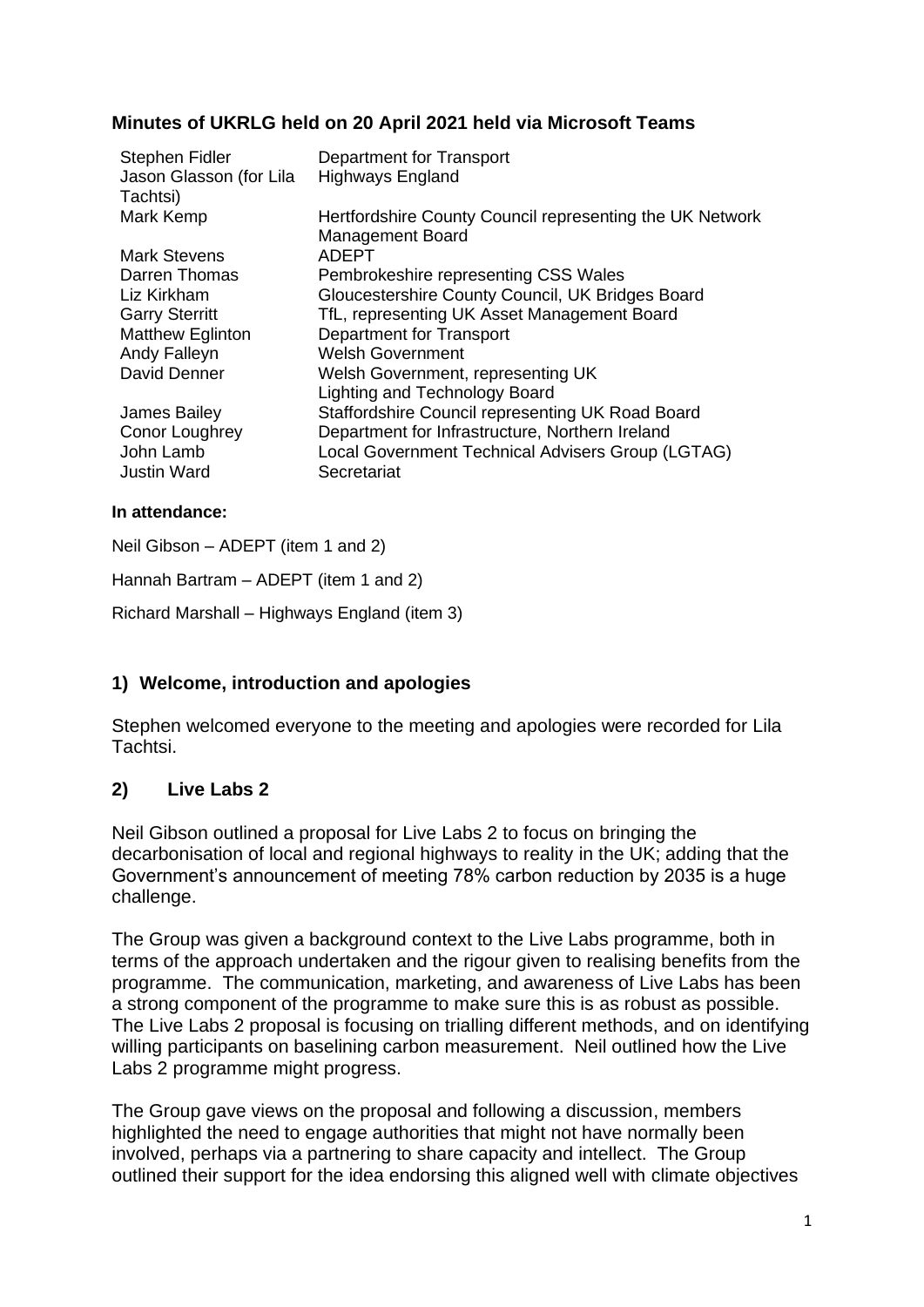required. There were ideas of scoping out in terms of engagement with other organisations such as Highways England. There was a view that activities that accord to the aims of the study that are probably worth considering how to input their knowledge into the programme.

Highways England are developing a plan for carbon, i.e. net zero construction plan, demonstrator projects and said that the ideas aligned with the Live Labs 2 programme and HE approach to carbon going forward.

It was agreed that the project needed to ensure that it was representative of authorities across the UK. There is a need to avoid duplication and build on existing knowledge, activities, and efforts: to build on what is already underway. Stephen Fidler concluded with the following actions:

#### **Action: Neil Gibson and Hannah Bartram to work with Highways England to explore what they are doing regarding carbon and if this work can be coordinated into the Live Labs 2 proposal**

**Action: Neil Gibson and Hannah Bartram to explore more about reaching out to hard-to-reach authorities**

**Action: Neil Gibson and Hannah Bartram to explore in the proposal how to embed this in the future – in terms of 1) making a stronger link with Live Labs and UKRLG that ensure the relevant learnings fit within UKRLG 2) consider developing a product in the scope in terms of additional material to help authorities embed the learnings**

**Action: Justin Ward to consider for UKRLG - do we have an issue of how carbon is captured? How is this embedded within the work or should a different structure be sought?**

#### **Action: Stephen Fidler and Matthew Eglinton to consider opportunities to fund the programme working in collaboration with Devolved Administrations and Highways England.**

Mark Kemp highlighted that he is leading on directing sustainability within his authority, his view is that this should be everyone's responsibility. Mark concluded that there might be merit for some sustainability event at some point in the end. Neil added that Live Labs was looking to get a real time dynamic to the learnings that come out of the programme, therefore creating an internet of connected knowledge.

## **3) Historic Railway Estate**

Matt Eglinton introduced this item noting the future of where these assets sit is currently under consideration. Richard Marshall from Highways England joined the meeting at this point saying that Highways England were playing an enabling role to transfer the responsibilities for ownership with supportive arrangements aligned to this.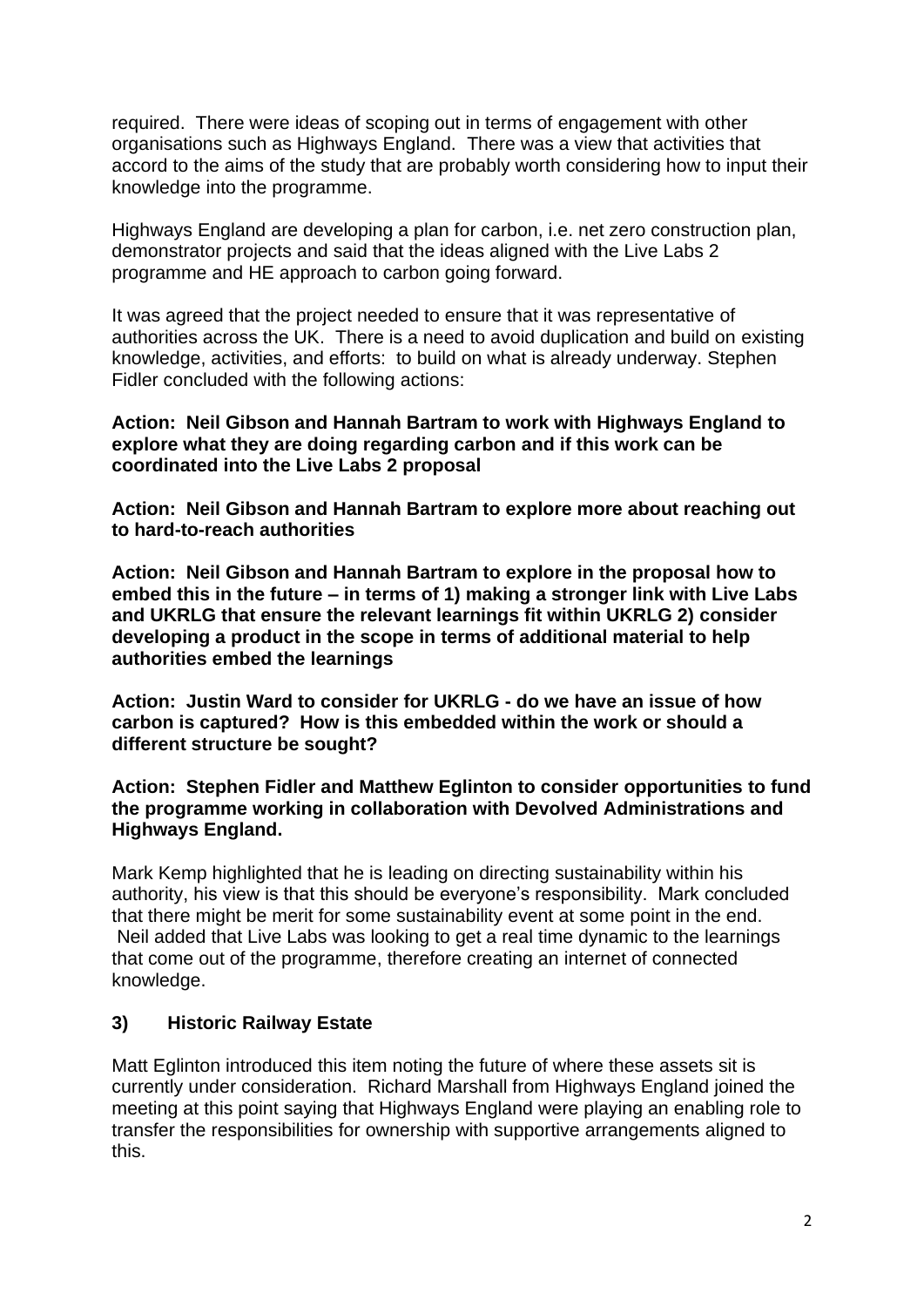Liz Kirkham said that these are an asset but the historic nature of these posed a balance of the costs of maintaining them as opposed to removing them. The burden on maintaining them for authorities does pose a difficulty. Stephen Fidler added that creative policy solutions could be implemented if there were ways of connecting historic infrastructure to cycling infrastructure for commuting and allocating resources accordingly.

# **4) EV charging**

Darren Thomas said he was getting more enquires about on-street EV charging, including solution such as pop-up chargers and charging through streetlighting columns. Darren said that the LGA transport spokesperson said that there was an issue of trailing cables in addition to an APSE query circulating on this issue.

David Denner highlighted guidance, see here: [https://shop.theiet.org/code-of](https://shop.theiet.org/code-of-practice-for-electric-vehicle-charging-equipment-installation-4th-edition)[practice-for-electric-vehicle-charging-equipment-installation-4th-edition](https://shop.theiet.org/code-of-practice-for-electric-vehicle-charging-equipment-installation-4th-edition)

David said that this was on the best practice for the technology. Mark Kemp said that within Hertfordshire they are looking at the issue and noted some policies are developing on this with examples in Oxfordshire CC in how to deal with residential on-street charging. Mark said that the way technology is developing with battery capacity and requirements of charging is progressing.

Mark Stevens said that the Highways Action Section 162<sup>1</sup> has a clause on the issue of placing wires across the footway. Mark said that in Suffolk he put in place a policy to address this and considering infrastructure that might have a limited time-span. Connor Loughrey said that this is coming onto the agenda in terms of planning requirements and parking standards (for new development and re-development).

#### **Action: Mark Kemp to explore with UK Network Management Board in terms of charging infrastructure**

## **5) Board updates**

*UK Asset Management Board* – Garry Sterritt said that the Board is providing analysis on the case for funding local highways for the next spending review period. Garry said that this is following the public value framework that is used by HM Treasury. Garry said that challenge is time constraints to move the project forward. Garry said the Asset Management assessment toolkit will be available for use soon.

#### **Action: Garry Sterritt and Justin Ward to add the Asset Management assessment toolkit to the UKRLG website**

*UK Bridges Board* **–** Liz Kirkham said that the Board had raised the issue of a carbon management toolkit adding that this just made the case for the need for consistency. Liz raised an issue of the assessment programme – by Network Rail – that ranked bridges as passing or failing (conducted 20 years ago) has led to, under

 $<sup>1</sup>$  Section 162 (ropes across highway) Makes it an offence to place a rope or wire across a highway so as to</sup> cause a danger.